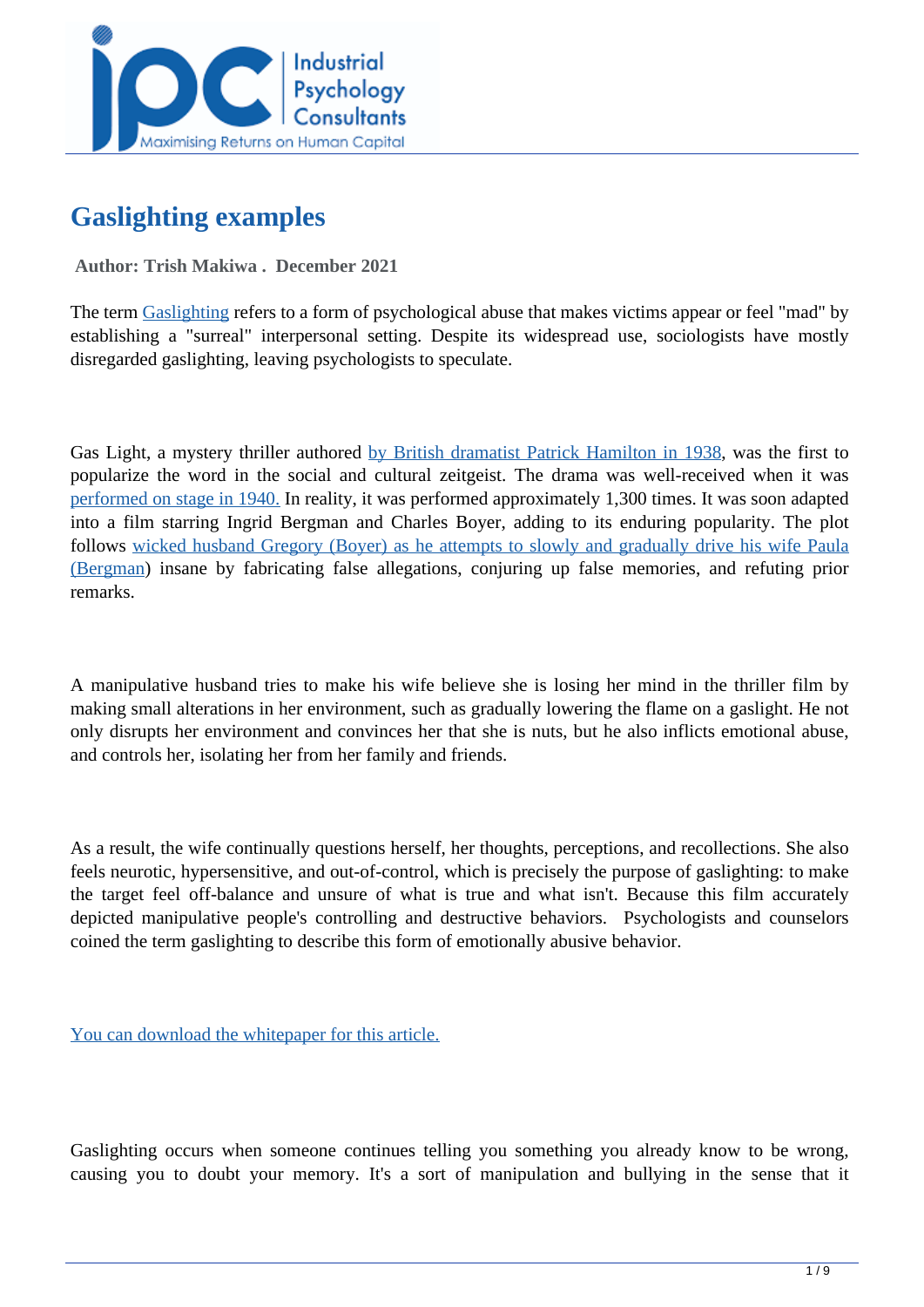

invalidates what you already know to be accurate and makes you feel powerless. [Gaslighters are masters](https://www.businessinsider.com/how-to-recognize-gaslighting-at-work-how-to-stop-it-2020-9) at distorting facts and exploiting genuine knowledge against their victims.

When someone in a position of power and authority, or someone well-liked, engages in gaslighting in the workplace, the victim is less inclined to confront this toxic co-worker. And the longer it goes unchecked, the more a victim of gaslighting questions reality.

A lot of the time, [gaslighting](https://www.nationalbullyinghelpline.co.uk/gaslighting.html) is unintentional. Consider that direct report who never alters her conduct no matter how many times you offer her comments. The final result is that you doubt your efficacy and capacity to manage/lead in your office—not her goal, but how her actions made you feel. It may also have sexist or racial connotations.

**Bottom line:** Gaslighting is a damaging and poisonous behavior in any form. According to Psychology Today, it's also a prevalent character trait of abusers, narcissists, and cult leaders. In the workplace, it's frequently a power play that leaves the victim feeling befuddled, weak, and powerless.

[Gaslighting should](https://www.asanet.org/sites/default/files/attach/journals/oct19asrfeature.pdf) be seen as a form of abuse and manipulation founded on social imbalances, especially gender, and carried out in power-driven interpersonal relationships. According to the idea presented here, gaslighting occurs when abusers use gender stereotypes and structural and institutional inequities against victims to manipulate their realities. I demonstrate how abusers exploit gendered stereotypes, structural vulnerabilities connected to race, nationality, and sexuality, and institutional injustices against victims to destroy their sense of reality, using domestic violence as a strategic case study to identify the mechanisms by which gaslighting functions. Psychological manipulation is known as gaslighting.

#### Related: [Gaslighting at work: Everything you need to know](../articles/gaslighting-at-work-everything-you-need-to-know)

# **What does it mean to have a gaslighter personality?**

Some people appear to be more prone to gaslighting than others. Although the word is most commonly used when someone is actively influencing a friend, family member, or a romantic relationship partner. Not all gaslighters are aware of what they are doing.

It's terrible behavior that has grown over time and across various interpersonal connections for many people. Nonetheless, gaslighters have a few qualities in common:

- Highly-manipulative
- They have a low sense of self-worth or self-esteem, which they try to boost by putting others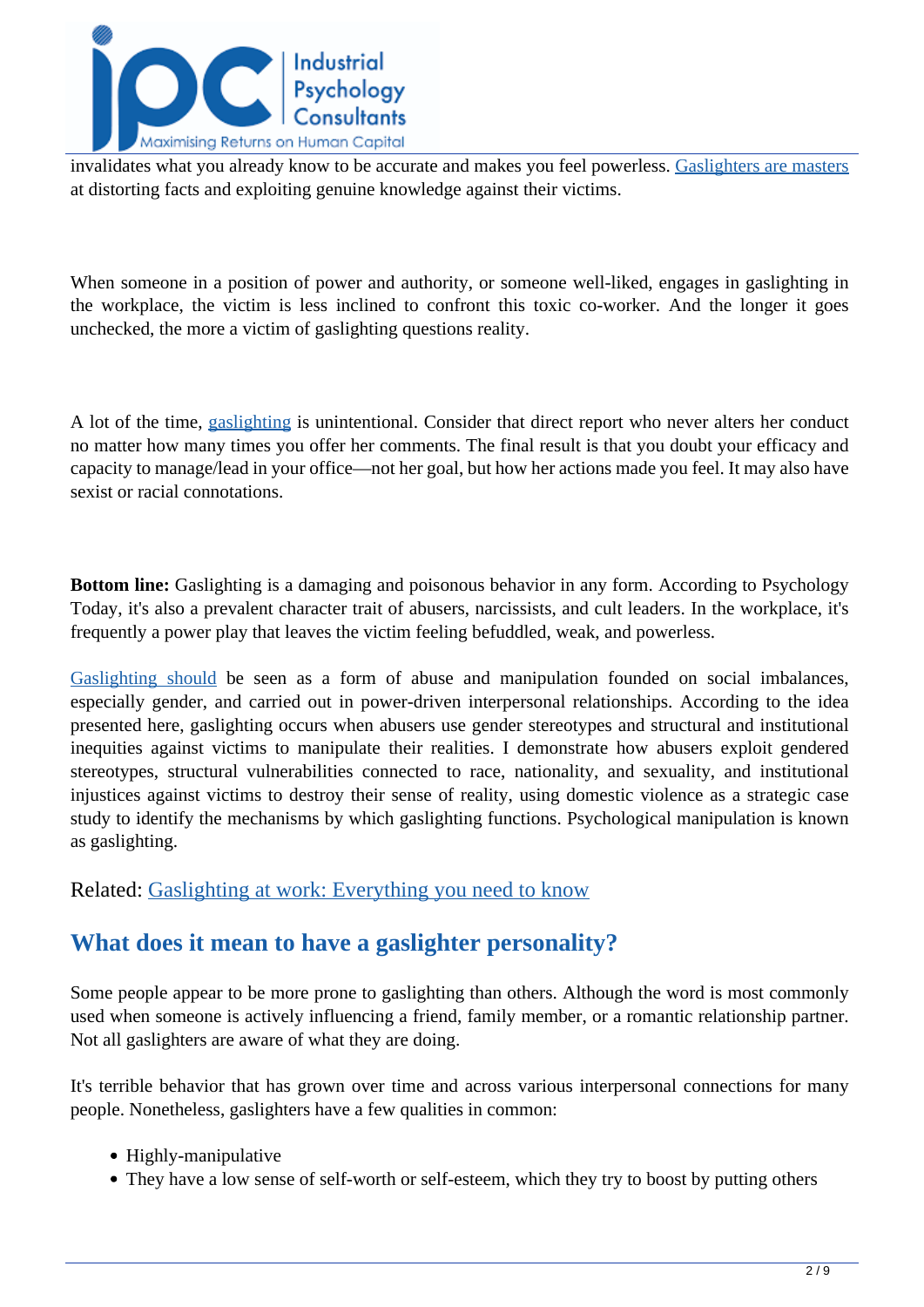

- down.
- When they don't have power, they control to the point where they don't respond well.
- A narcissistic personality disorder

It's not always easy to recognize a gaslighter. Others are enigmatic and difficult to decipher. Others are so charismatic and charming that they don't realize they're being gaslighted for a long time.

# **What Is Gaslighting and How Does It Work?**



Gaslighting is a psychological manipulation technique based on instilling self-doubt. "I think of gaslighting as trying to identify someone with the label 'crazy,'" explains [Paige Sweet, Ph.D., a](https://www.forbes.com/health/mind/what-is-gaslighting/) [University of Michigan](https://www.forbes.com/health/mind/what-is-gaslighting/) assistant professor of sociology who studies gaslighting in relationships and the workplace. "Things make someone appear or feel unstable, erratic, and untrustworthy as if what they're seeing or experiencing isn't genuine, that they're making it up, and that no one else will believe them." This is most common in abusive relationships.

The phrase "gaslighting" is derived from a 1938 play titled Gas Light, which was transformed into the 1940 film Gas Light, followed by the more well-known 1944 film Gaslight, starring Charles Boyer and Ingrid Bergman. Each story features a male protagonist who convinces his wife that she is genuinely dreaming of things that are happening, such as the house's gas lights dimming, making her feel she has gone insane.

[Gaslighting, unlike bullying,](https://www.smeweb.com/2019/04/02/gaslighting-in-the-workplace/) is a subtle sort of deception that can damage a victim's confidence, make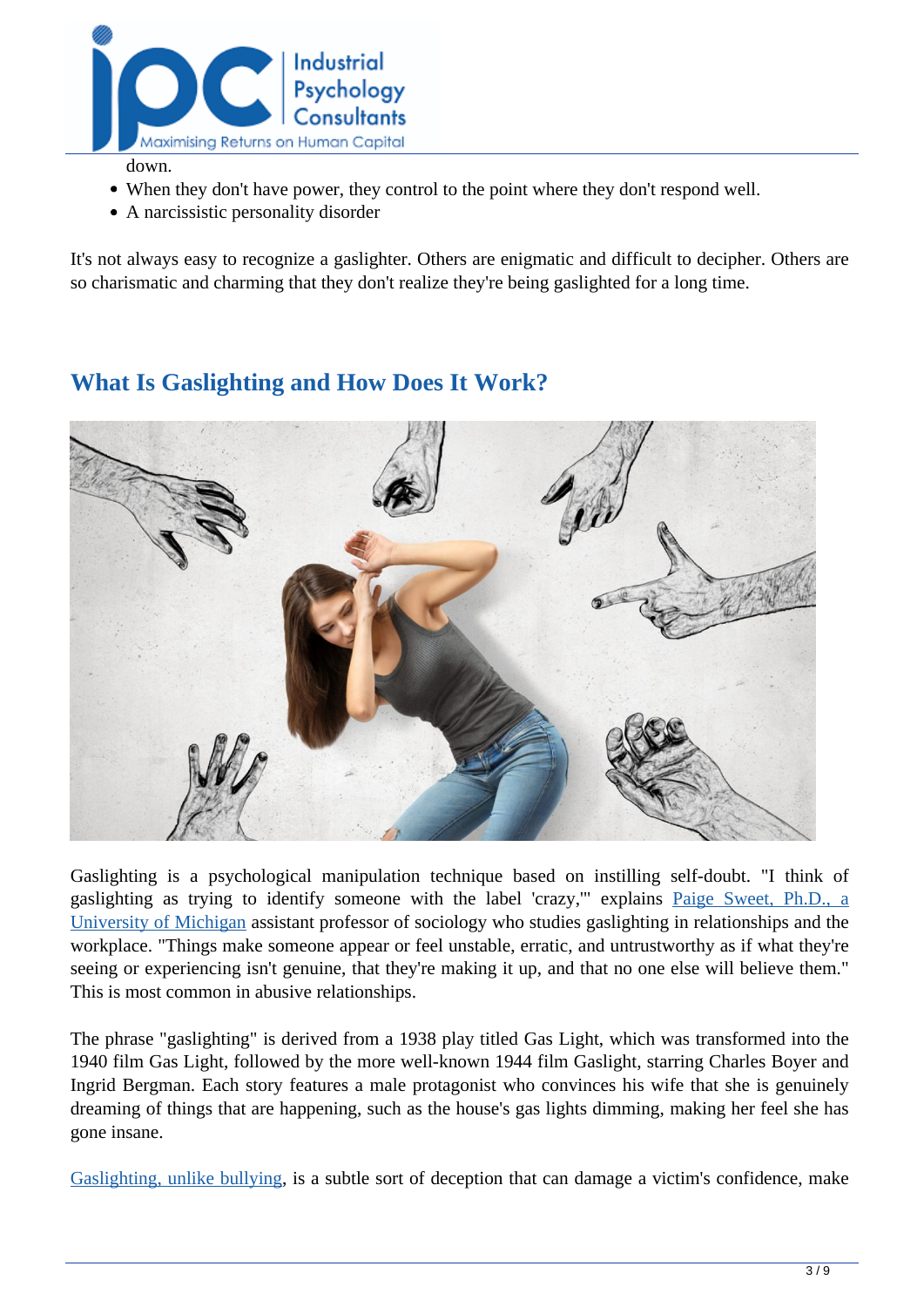

them feel incredibly vulnerable, and even cause them to abandon their jobs. It's often so subtle that people don't realize it's happening until they stop and think about it, which may explain why it happens so frequently. "Small actions like claiming credit for your work, taunting you in front of co-workers, establishing unreasonable deadlines, withholding information for a large job, and doubting what they said to you in the past are all indicators of gaslighting in the workplace." While they may occur as single inadvertent instances, they can cause you to doubt your self-worth and abilities if they occur frequently. This is most frequent in toxic relationships and workplaces.

["Gaslighting thrives](https://www.psychologytoday.com/us/blog/communication-success/202007/7-signs-gaslighting-the-workplace) in the workplace happen because of the natural hierarchical structures that exist and the power struggles that can occur between co-workers, while many managers simply lack the skills required to identify and handle instances of gaslighting because they receive no training in this area." Gaslighting behaviors are often rampant in abusive relationships and unfortunately, the victim may not be able to detect and recognize it.

Unchecked organizational politicking may result in political gaslighting, where individuals use lies, denials, and manipulation to control others and gain power.

Related: [Toxic work culture: Everything you need to know](../articles/Toxic-Work-Culture-Everything-You-Need-To-Know)



# **Typical Signs of Gaslighting**

"One of the most difficult aspects of gaslighting is that it is fundamentally confusing," Sweet explains. "It's designed to perplex you, so it's quite difficult to spot," she adds, adding that it usually comes from someone you care about and trust, mostly in a toxic relationship. The following are warning signs to look out for: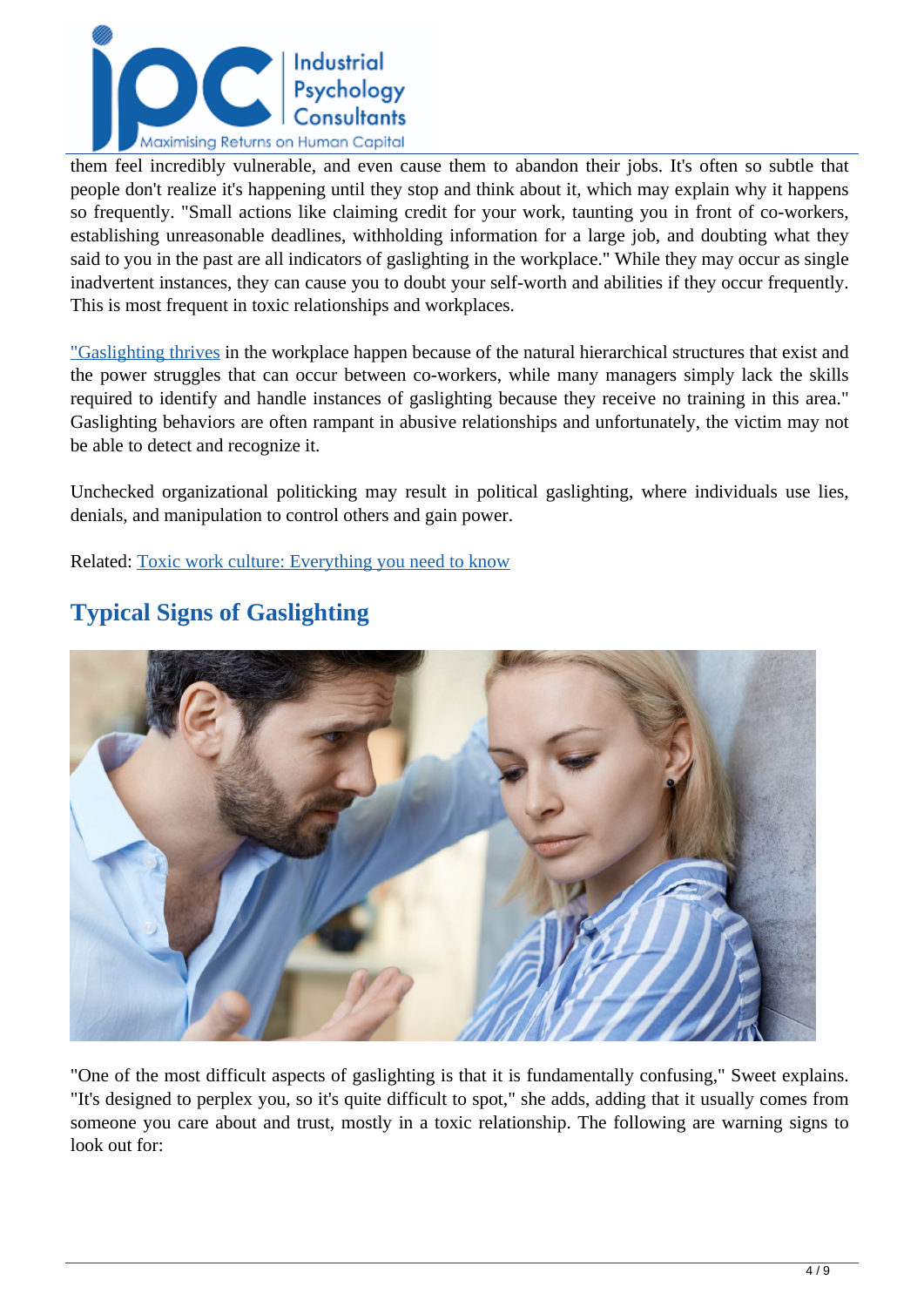

- The influence of the "Twilight Zone." Gaslighting victims frequently describe a situation as surreal, as if it were taking place on a separate plane from the rest of their lives.
- The language that labels you or your actions as insane, irrational, or overly emotional. Sweet writes in "[The Sociology of Gaslighting" in American Sociological R](https://www.forbes.com/health/mind/what-is-gaslighting/)eview, When I asked women about their spouses' violent behaviors, they typically reported being dubbed a 'mad bitch. I started thinking of this statement as the literal speech of gaslighting because it came up so often."
- You are told that you are exaggerating.
- After exiting an interaction, you may feel befuddled and powerless.
- Many gaslighters isolate their victims from their friends, family, and other support systems.
- Tone policing is a term that refers to the practice of policing. If you dispute a gaslighter on something, they may criticize your tone of voice. This is a strategy employed to make you believe you're the one who's to blame, rather than your abuser.
- A warm-cold behavior cycle. A gaslighter may vary between verbal abuse and flattery, often in the same conversation, to throw a victim off guard.

# **Recognizing the Effects of Gas Lighting**

Gaslighting is more common than you might expect at work. [Gaslighters](../articles/What-To-Do-When-You-Have-A-Gas-Lighting-Manager) at work are frequently narcissists, addicts, and even sociopaths, mainly when the gaslighting is premeditated or done to cover up workplace misdeeds.

According to writer [Melody Wilding's Medium post,](https://fairygodboss.com/career-topics/gaslighting-at-work) "Gaslighters may come in many forms they could be a boss, manager, client, or condescending co-worker; they could also be a workplace frenemy who is jealous of your success or even an HR rep in disbelief that bad behavior could occur on their watch." "Gaslighting tactics aren't as obvious as physical abuse, but they're just as dangerous. You may not know what's going on at first, but you will feel the consequences."

Because these folks are so excellent at gaslighting, the more it happens, the more insidious it becomes and you might not even notice it's happening.

[Gaslighting takes the form of activities](https://www.jucm.com/thats-not-what-happened-how-to-deal-with-gaslighting-in-the-workplace/) that either establish or exploit an imbalance of power to keep the victim "in their place."

- Canceling, postponing, or being consistently late to meetings while pretending to be listening.
- Looking at one's a cell phone or email, or texting someone else while pretending to be listening
- Asking a question and then interrupting the answer.
- Involving an uninvolved third person in the conversation to make the victim feel outnumbered

When engaging with others, the [gaslighter frequently](https://www.hrmonline.com.au/how-tos/gaslighting-at-work-how-do-you-manage-it/) blurs the boundary between normal professional conversation and making backhanded remarks about the victim's shortcomings, insecurities, attractiveness, education, values, religion, personality, family, etc.

Related: [What to do when you have a gaslighting manager](../articles/What-To-Do-When-You-Have-A-Gas-Lighting-Manager)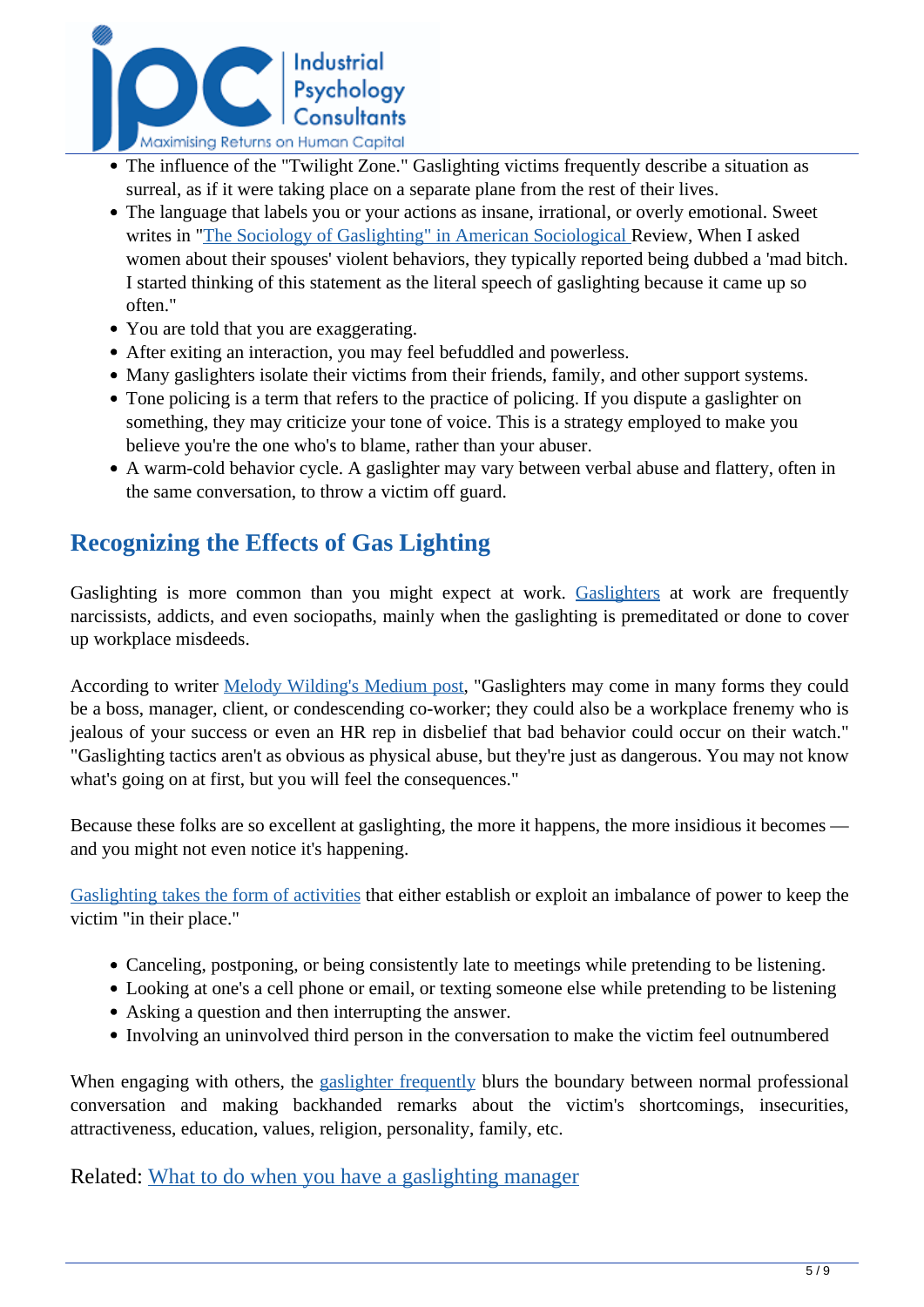

#### **What Does Gaslighting Sound Like?** You're not thinking clearly. You're making a big deal out of nothing, like always. You know you sound You're acting crazy. insane right now, right? H's your fault. You're not thinking clearly. I was just joking! You take everything personally You're remembering You are always twisting things. things wrong. Just calm down. ou're too sensitive. Just calm avermatic. You're upset over nothing. You're imagining things. You alwaysjump to You made me do that. the wrong conclusion. You're always making stuff up. You're being paranoid. You know I never said that. **Calmerry**

### **1. Secret sabotage**

You've finished a project, and your co-worker has offered to submit both of your assignments because she'll be meeting with the boss later. That afternoon, your manager inquired as to why she did not receive your assignment, which was due that day. You inform her that a co-worker promised to turn it in on your behalf. "Don't blame me for not getting your work done on time," says a co-worker who overhears you.

Some folks are simply saboteurs who thrive on seeing others fail. They believe that they will appear to be better in contrast if you fail. They don't comprehend that one person's failure at work makes things more difficult for everyone, including the saboteur. Gaslighting is a common tactic used by saboteurs to achieve their objectives: they will lie to your face (or to your supervisor) about never saying or doing something, and that you are known around the office for trying to get other people in trouble (a lie). [Gaslighters](https://www.mindbodygreen.com/articles/gaslighting-at-work-examples-and-what-to-do-about-it) are notorious for accusing others of doing what they are doing. These are referred to as projects.

### **2. Surveillance and denial**

You thought you logged off your laptop an hour and a half ago before going to lunch. However, some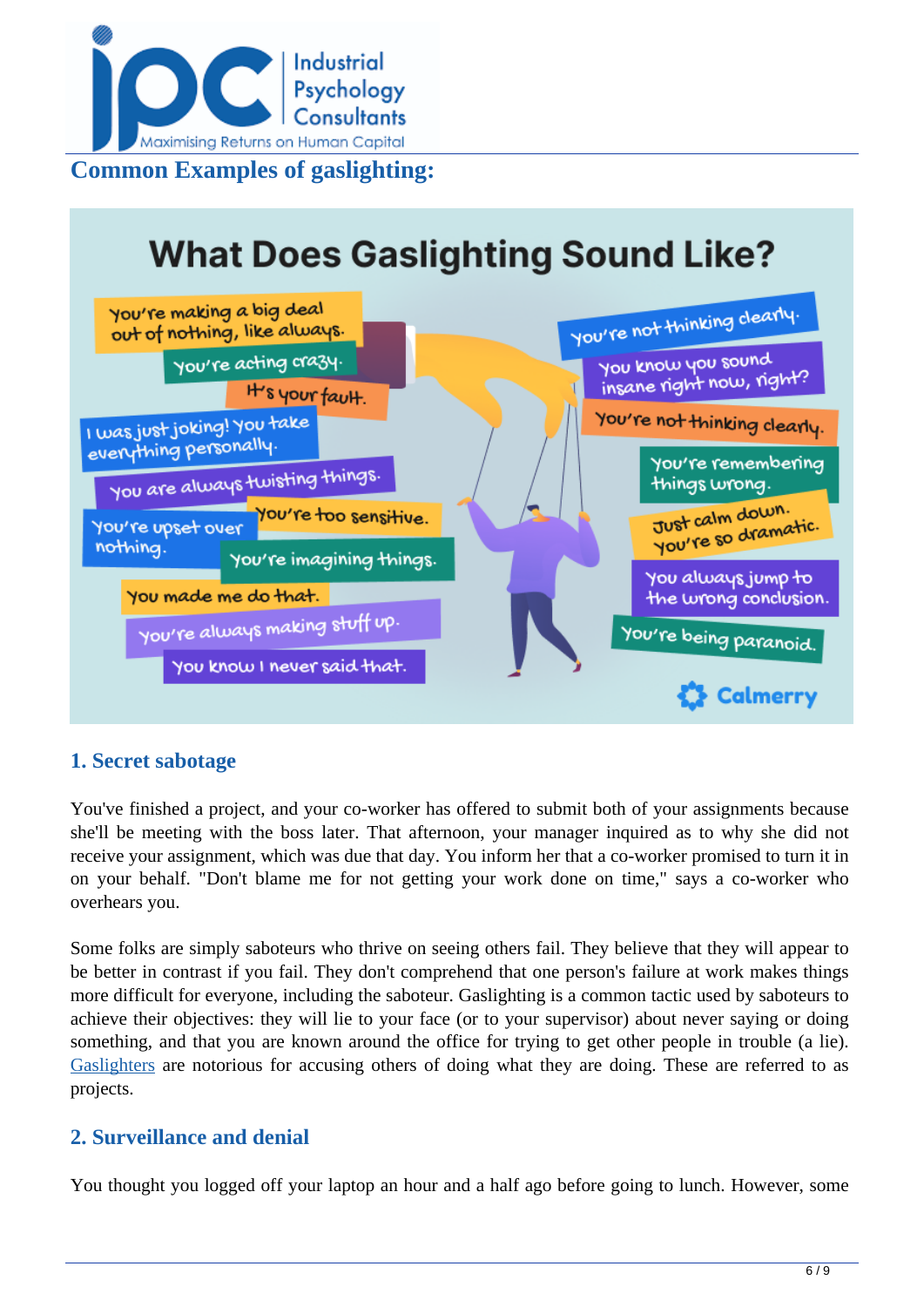

items on your desk have changed, and you last logged in 30 minutes ago. According to the system, you've been locked out of one of your social media accounts because your password has been tried too many times. You inform your boss that you believe someone accessed one of your social media accounts through your laptop. "You shouldn't be doing personal things on your laptop anyhow," your supervisor says. "Nope, not at all," your manager answers when you inquire if she noticed anyone around your desk. "It's just that you're paranoid."

In actuality, your supervisor requested that someone at the workplace access your laptop. "I need a file from her laptop, and she's at lunch," she may have started innocently. She said it was fine for me to use it." This is a case of digital abuse exacerbated by gaslighting.

Gaslighters would not only deny what they did but will also tell you that you are paranoid to sow doubt in your mind. This form of abuse, especially by powerful individuals leave you with lasting emotional damage.

#### Related: [Narcissism behavior traits](../articles/narcissism-behaviour-traits)

### **3. Falsely accusing you of sexual harassment**

Your employer makes a sexual advance toward you. However, when you report it to HR, your boss claims that you threatened to report him to HR unless he offered you a raise.

When an employer harasses you, they frequently assure you that no one will believe you. Typically, they will include a claim that everyone in your office despises you. They might also threaten to fire you. These are threats used to persuade you to remain silent about the harasser's harassment. You might even begin to doubt your version of events.

When it comes to a supervisor, they may give you great feedback in front of you but criticize you behind your back. Alternatively, they may chastise or embarrass you in front of co-workers or clients but act as if nothing happened when the two of you are alone.

In other cases, your boss may direct you to complete an assignment in a certain way, but when you do, they become irritated and says that wasn't what they wanted, leading you to believe that your memory is faulty, according to [Robin Stern, Ph.D., co-founder](https://www.psycom.net/gaslighting-at-work) and associate director of the [Yale Center for](https://www.psycom.net/gaslighting-at-work) [Emotional Intelligence and author of The Gaslight Effect: How to Spot and Survive the Hidden](https://www.psycom.net/gaslighting-at-work) [Manipulation Others Use to Control Your Life](https://www.psycom.net/gaslighting-at-work).

In other cases, your manager may exclude you from a meeting and accuse you of being overly sensitive rather than responding to your inquiry when you inquire about it. When a co-worker is gaslighted, she may promise to help with a group project you're leading, only to subsequently deny it, stating things like, "Don't blame me if you can't get your work done!"

#### **4. Work a co-worker lies blatantly**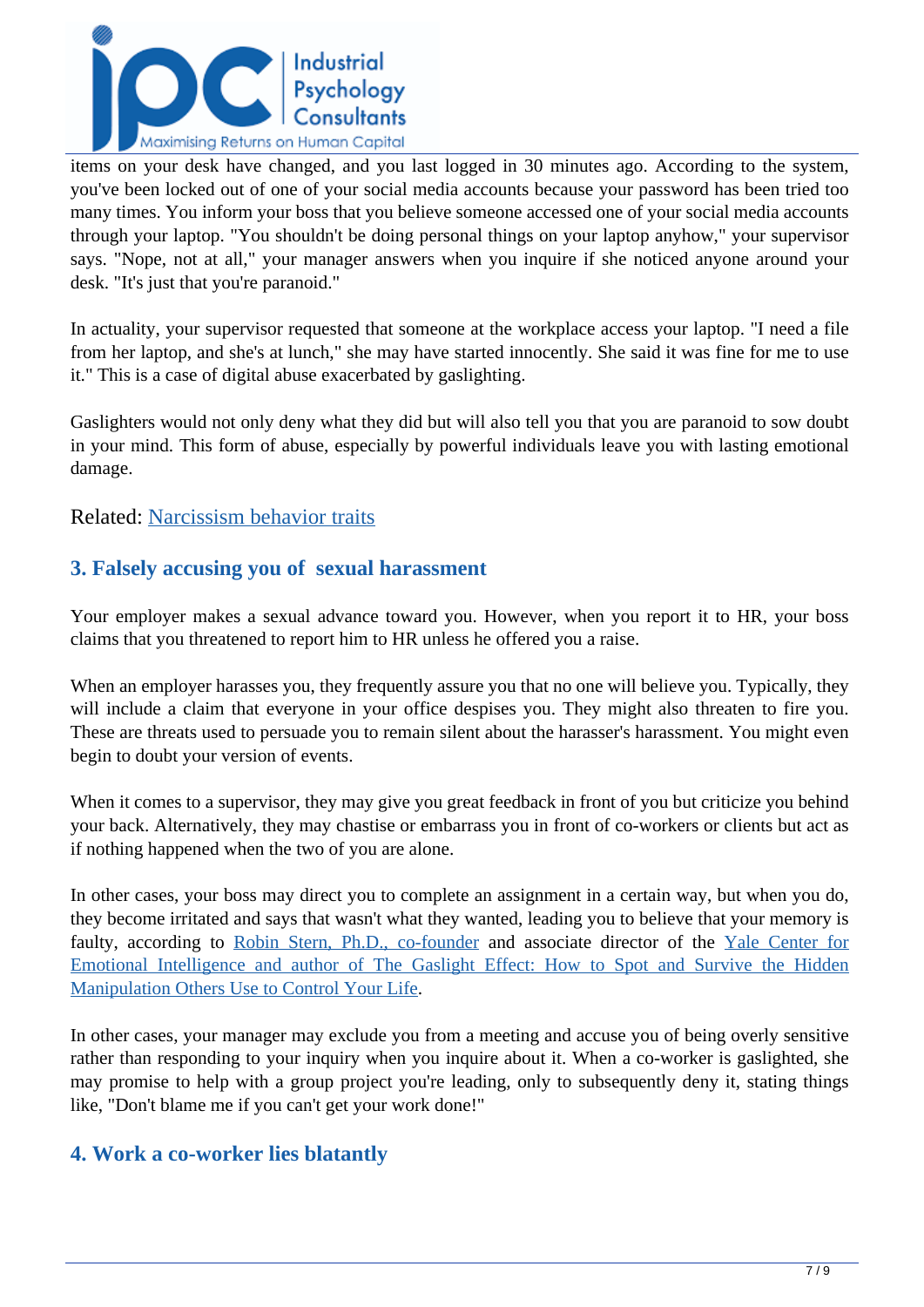

Your co-worker tells you the truth, right in your face. Perhaps they're fabricating the reason for missing a deadline or arriving late to work. Then they make you feel awful for thinking they were being careless or lazy. Your boss denies saying anything at all.

### **5. Perhaps your unpleasant employer promised you a raise a few months ago over lunch**

They said you could talk about it again in six months, and that time has passed. When you question about the rise again, they flatly deny ever suggesting it. They do, however, acknowledge that they've heard you and are willing to discuss a raise in six months.

### **6. The actions of your direct report do not match their words**

When your direct report gaslights you, it's possible that they're telling you that their report is nearly complete and that they'll turn it in on time. On the other hand, their actions may say otherwise; they may be so far behind that they won't be able to finish the report on time, yet they make you feel awful for questioning their efficiency.

A reminder that [gaslighting](https://www.nationalbullyinghelpline.co.uk/gaslighting.html) isn't always an aggressive or malicious act perpetrated by someone who isn't doing anything wrong. There are a few minor details to consider when it comes to gaslighting in a professional setting. For example, a manager who sets expectations for a project but then tells you that the standards she uses to judge your work have changed after you meet them. It may even be someone forgetting to invite you to an all-hands meeting on a regular basis—an unintentional omission that leaves you perplexed about material relevant to your job that was discussed.

## **7. When another co-worker makes a racist or sexist remark, the gaslighter immediately condemns it. You're left unsure on how to proceed, as well as perplexed by their perception of reality.**

The gaslighter downplays any suggestion of race. "Don't play the race card," they say, or "all lives count," which are both examples of racial gaslighting at work.

8. The gaslighter takes stuff from your desk and replaces them without asking. A trivial infraction, but one that makes you feel like you're going insane looking for a pair of scissors you swear you have.

When the gaslighter claims they're doing anything, they're doing nothing. That raise you requested? Of course, you'll receive it when they're not doing anything at all.

- The gaslighter alters corporate policies to suit their own goals. Do you have a limited number of vacation days? Is there a dress code? Is there a sick-day policy? All of these things are liable to change depending on your boss's whims and moods, making it difficult to know what the rules are and how to avoid breaking them.
- I'm sorry you believe I've harmed you."